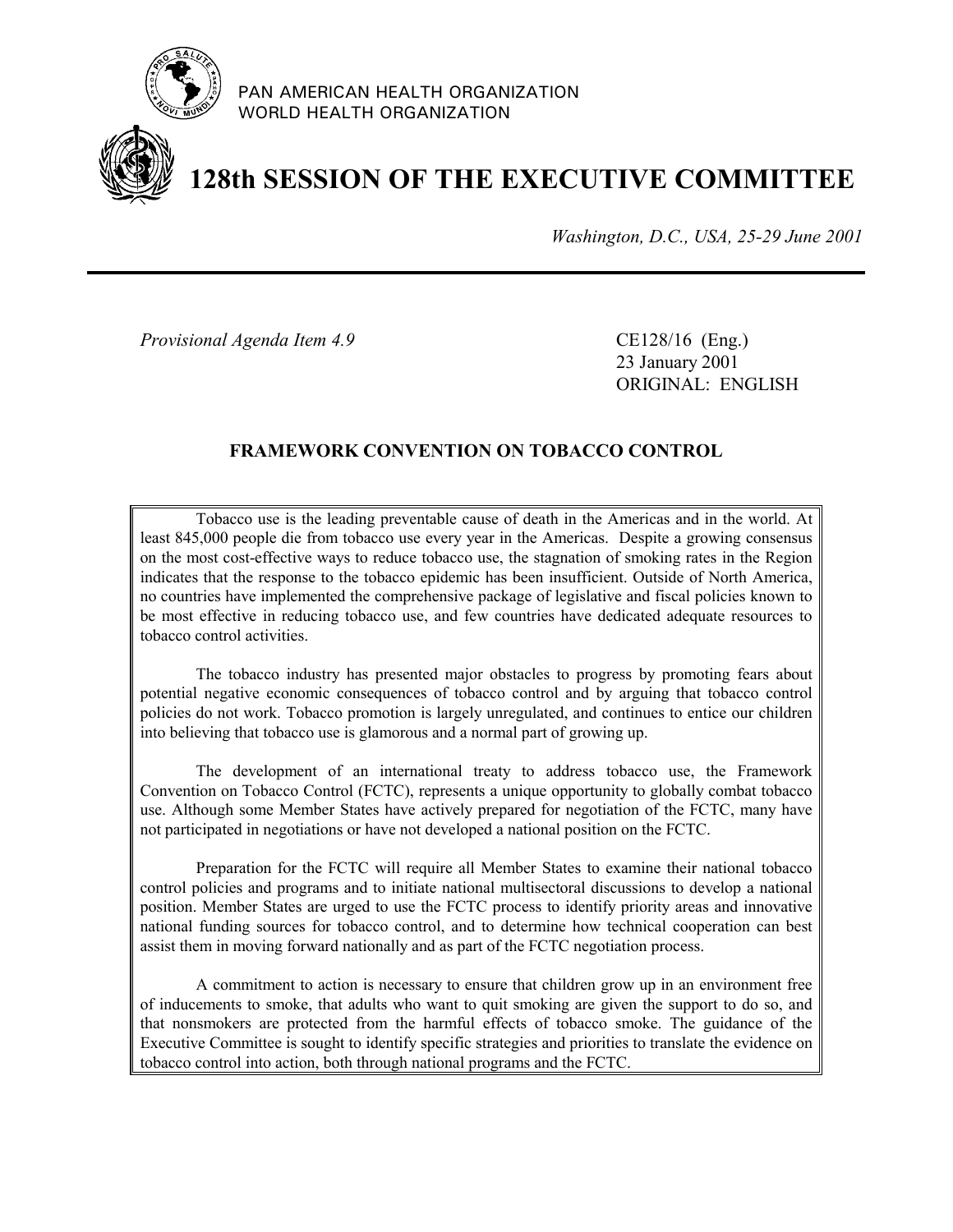# **CONTENTS**

| 1.               |                                                                        |  |
|------------------|------------------------------------------------------------------------|--|
| 2.               |                                                                        |  |
|                  |                                                                        |  |
|                  |                                                                        |  |
|                  |                                                                        |  |
|                  |                                                                        |  |
|                  |                                                                        |  |
| 3 <sub>1</sub>   |                                                                        |  |
|                  |                                                                        |  |
|                  |                                                                        |  |
|                  |                                                                        |  |
|                  |                                                                        |  |
|                  |                                                                        |  |
|                  |                                                                        |  |
|                  |                                                                        |  |
| $\overline{4}$ . | Bridging the Gap between Potential and Reality: Proposed Actions 11    |  |
|                  |                                                                        |  |
|                  |                                                                        |  |
| 5 <sub>1</sub>   |                                                                        |  |
| 6.               |                                                                        |  |
|                  | 6.1. Countering Opposition from Tobacco Companies and Their Allies  14 |  |
|                  |                                                                        |  |
|                  |                                                                        |  |
| 7.               |                                                                        |  |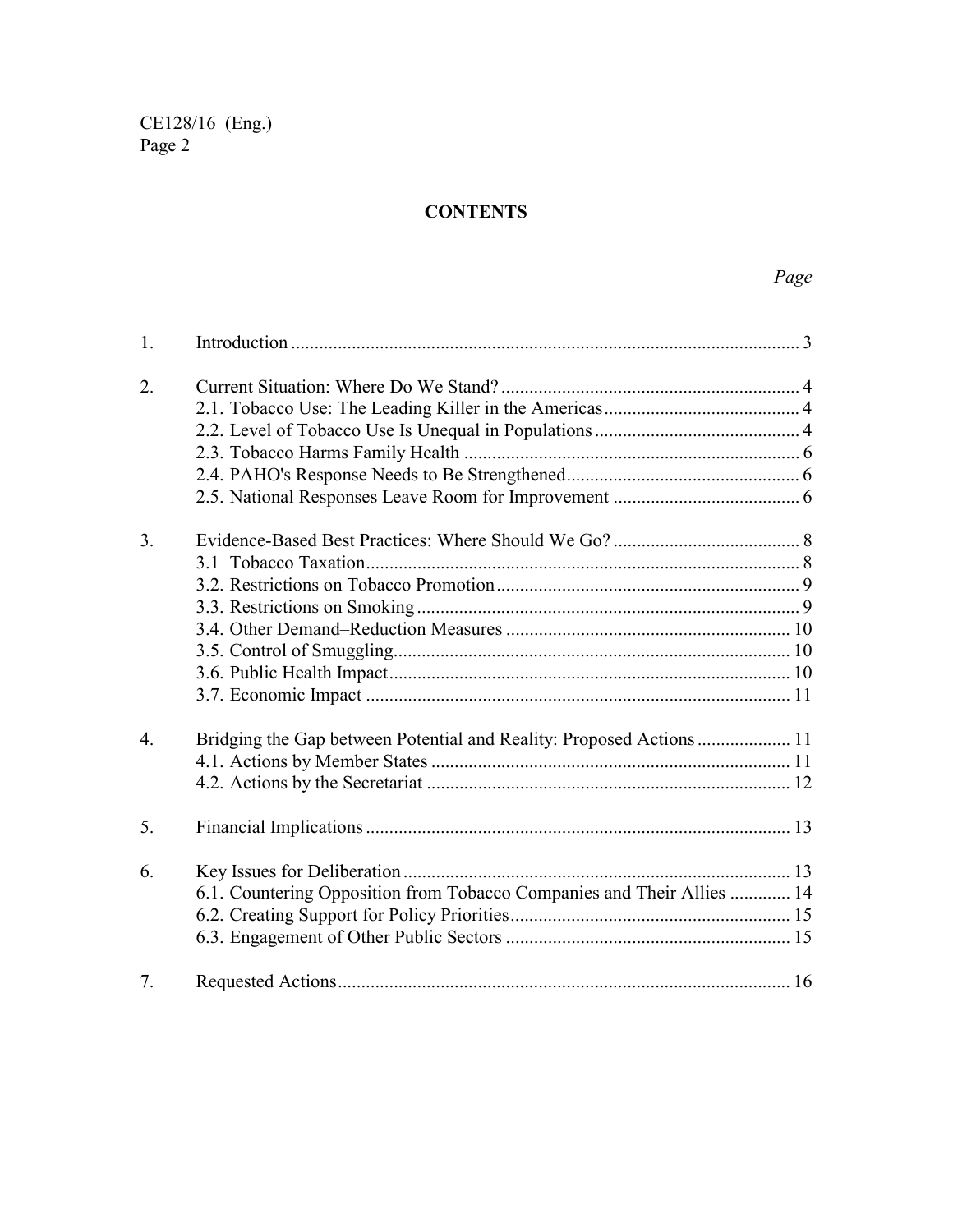#### **FRAMEWORK CONVENTION ON TOBACCO CONTROL: A PUBLIC HEALTH OPPORTUNITY FOR THE AMERICAS**

#### **1. Introduction**

The tobacco epidemic is a unique public health dilemma. The nature and scope of the epidemic is well known and is unparalleled in modern times. Tobacco products are addictive for most users, and most addiction begins in adolescence. Conversely, the mechanisms to reduce tobacco use are well known and are highly cost-effective relative to other preventive health measures and the devastating health and economic costs of tobacco use.

Despite this compelling situation, steps to slow or reverse the epidemic have been insufficient. As our knowledge of the health and economic harm caused by tobacco use and of the most cost-effective responses has increased, action based on this knowledge has lagged behind.

This paradox can be explained by a number of factors. First, the most serious health effects of tobacco use usually do not become apparent until after several years, even though their development may begin relatively early. Second, tobacco-related diseases are not communicable and therefore are not perceived as fast spreading, even though aggressive promotion of tobacco products certainly defines tobacco addiction as socially communicable. Finally, the vector of the disease is a highly profitable, politically influential industry. The vector actively opposes effective measures to reduce its strength and defies traditional public health approaches. The tobacco epidemic will not be stemmed by physicians, teachers, or researchers, but by politicians and opinion leaders.

This context requires Member States to implement innovative public health approaches and effect sustained political will in order to significantly reduce tobaccocaused diseases.

The development of an international treaty to address tobacco use, the Framework Convention on Tobacco Control (FCTC), represents a unique opportunity to globally mobilize new public health tools to combat tobacco use. It will encourage PAHO and WHO Member States to examine and prioritize their national responses to the tobacco epidemic and to share experiences with other Member States to identify coordinated mechanisms to support national action.

A commitment to action is necessary to ensure that children grow up in an environment free of inducements to smoke, that adults who want to quit smoking are given the support to do so, and that nonsmokers are protected from the harmful effects of involuntary exposure to tobacco smoke.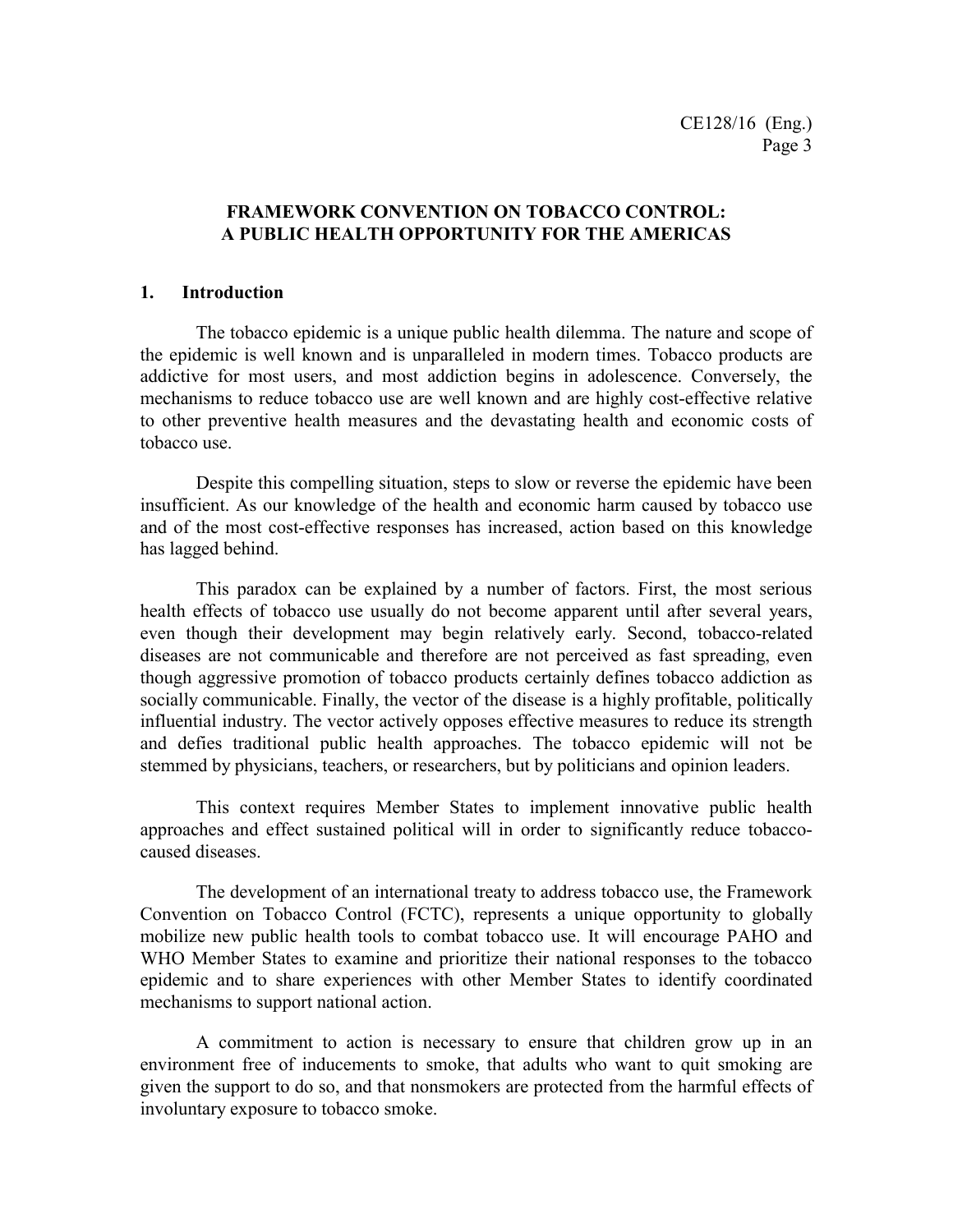#### **2. Current Situation: Where Do We Stand?**

#### **2.1** *Tobacco Use: The Leading Killer in the Americas*

Tobacco use is the leading preventable factor causing death in the Americas and the world. At least 845,000 people die from tobacco use every year in the Americas. Tobacco use causes one-third of all deaths from heart disease and cancer in the Region. Tobacco addiction usually begins in adolescence: in most countries in the Region, more than 70% of all smokers started smoking before the age of 18. Half of all long-term smokers will die from smoking, and half of these deaths will occur in middle age.

Smoking rates vary widely in the Region, with the lowest prevalence occurring in countries of Central America and in some Caribbean countries and the highest in the Southern Cone countries, particularly Argentina and Chile. Smoking prevalence in most countries has remained reasonably stable over the past decade, with only Canada and the United States experiencing sustained declines (Figure 1). However, regional per capita consumption as measured by legal tobacco sales has declined. It is difficult to know whether this represents a true decline in all consumption or merely a distributional shift to take advantage of smuggling. For example, a recent report from Peru indicates a quadrupling of tobacco smuggled in the past four years, which may explain why Peru's official per capita consumption has remained low.

#### **2.2** *Level of Tobacco Use Is Unequal in Populations*

Although women in most countries in the Americas have lower smoking prevalence than men, there are indications that women's tobacco use may be increasing. In addition, because of high male prevalence rates, women are exposed to tobacco smoke in the home and workplace. In 1998 in Mexico, 61% of nonsmoking women indicated exposure to second-hand smoke while only 39% of nonsmoking men did.

Regional data from developing countries regarding tobacco use among different socioeconomic groups is mixed. In Peru and Bolivia, smoking is still more prevalent among higher socioeconomic groups than lower ones, while in Chile and Colombia this pattern is reversed. This may reflect a trend experienced in developed countries, where smoking rates were initially highest among higher socioeconomic levels. As those with higher education and income responded to public health information, their prevalence rates declined while lower socioeconomic groups began to smoke in greater numbers. It is important to understand this pattern in order to help prevent it from being repeated in developing countries.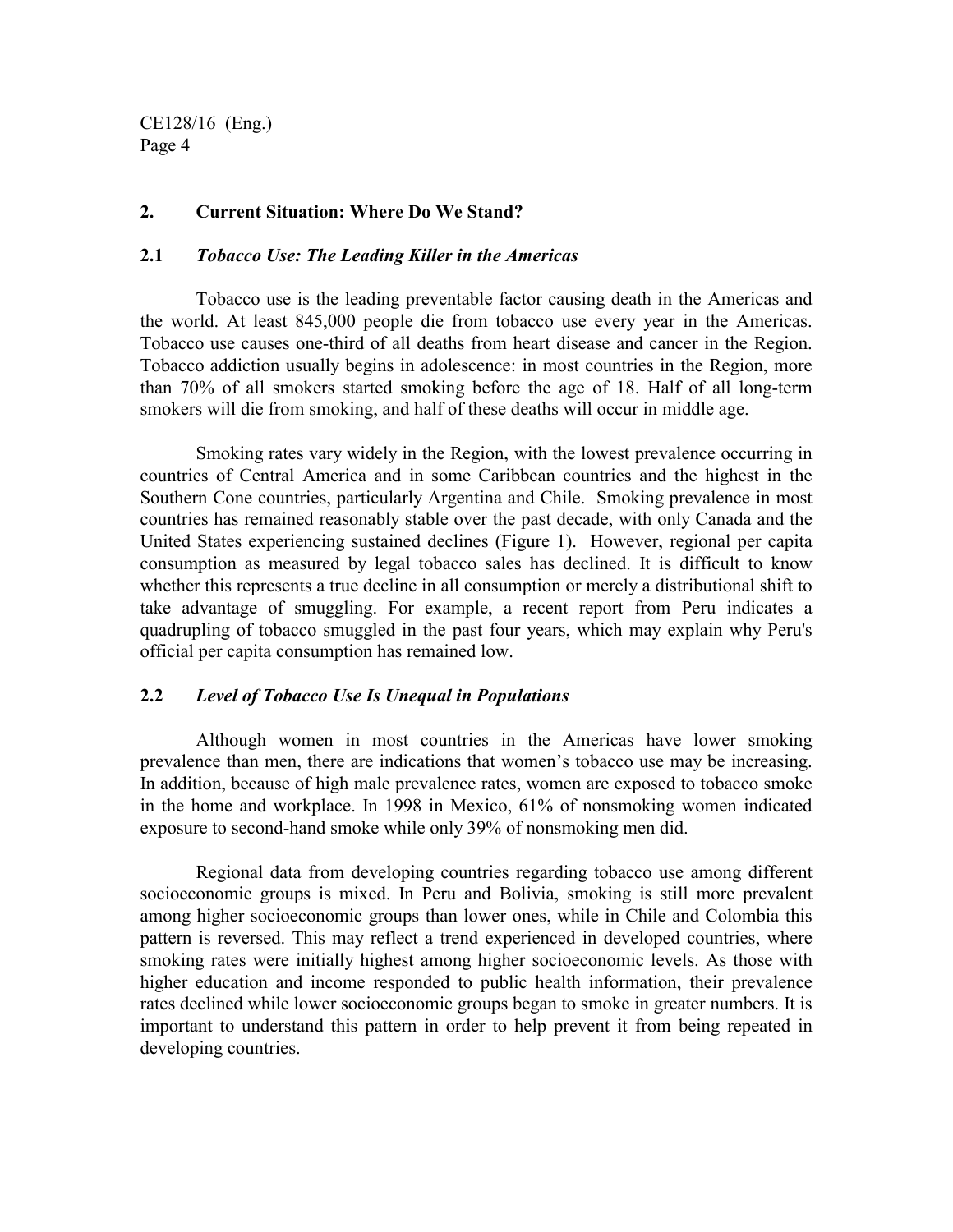|                    | <b>SEX</b>   | 1990 | 1991 |      |      | 1992 1993 1994 1995 1996 1997 |      |      |      | 1998 | 1999 |
|--------------------|--------------|------|------|------|------|-------------------------------|------|------|------|------|------|
|                    | M            |      |      |      |      |                               |      |      |      |      | 46.8 |
| <b>ARGENTINA F</b> |              |      |      |      |      |                               |      |      |      |      | 34.0 |
|                    | <b>Total</b> |      |      |      |      |                               |      |      |      |      | 40.1 |
|                    | M            |      |      | 38.2 |      |                               |      | 45.6 |      | 42.7 |      |
| <b>BOLIVIA</b>     | $\mathbf{F}$ |      |      | 14.3 |      |                               |      | 21.0 |      | 18.1 |      |
|                    | <b>Total</b> |      |      | 24.9 |      |                               |      | 31.1 |      | 29.8 |      |
|                    | M            |      |      |      |      | 32.9                          |      | 31.5 |      |      | 27.0 |
| <b>CANADA</b>      | $\mathbf F$  |      |      |      |      | 28.3                          |      | 26.3 |      |      | 23.0 |
|                    | <b>Total</b> |      |      |      |      | 30.5                          |      | 28.9 |      |      | 25.0 |
|                    | M            |      |      |      |      | 45.4                          |      | 45.4 |      | 47.2 |      |
| <b>CHILE</b>       | $\mathbf{F}$ |      |      |      |      | 36.2                          |      | 36.5 |      | 35.5 |      |
|                    | <b>Total</b> |      |      |      |      | 40.5                          |      | 40.4 |      | 40.9 |      |
|                    | M            |      |      | 29.2 |      |                               |      | 25.2 |      |      |      |
| <b>COLOMBIA</b>    | $\mathbf F$  |      |      | 14.3 |      |                               |      | 12.1 |      |      |      |
|                    | <b>Total</b> |      |      | 21.3 |      |                               |      | 18.6 |      |      |      |
| <b>COSTA</b>       | M            | 28.6 |      |      |      |                               | 28.6 |      |      |      |      |
| <b>RICA</b>        | $\mathbf{F}$ | 8.8  |      |      |      |                               | 6.6  |      |      |      |      |
|                    | <b>Total</b> | 18.7 |      |      |      |                               | 17.6 |      |      |      |      |
|                    | M            |      |      |      |      |                               | na   |      |      |      |      |
| <b>ECUADOR</b>     | $\mathbf F$  |      |      |      |      |                               | na   |      |      |      |      |
|                    | <b>Total</b> |      |      |      |      |                               | 28.3 |      |      |      |      |
|                    | M            |      |      |      | 38.3 |                               |      |      |      | 42.9 |      |
| <b>MEXICO</b>      | $\mathbf F$  |      |      |      | 14.2 |                               |      |      |      | 16.3 |      |
|                    | <b>Total</b> | 25.8 |      |      | 25.1 |                               |      |      |      | 27.7 |      |
|                    | M            |      | 21.7 |      |      |                               |      |      |      |      |      |
| <b>PANAMA</b>      | $\mathbf{F}$ |      | 7.4  |      |      |                               |      |      |      |      |      |
|                    | <b>Total</b> |      | 14.2 |      |      |                               |      |      |      |      |      |
|                    | $\mathbf{M}$ |      |      |      |      |                               | 44.2 |      | 48.3 | 41.5 |      |
| <b>PERU</b>        | $\mathbf F$  |      |      |      |      |                               | 20.0 |      | 20.7 | 15.7 |      |
|                    | <b>Total</b> |      |      |      |      |                               | 31.7 |      | 33.1 | 27.8 |      |
| <b>UNITED</b>      | M            |      | 35.2 | 34.1 | 32.2 | 31.5                          | 31.0 | 31.1 | 31.2 | 29.7 |      |
| <b>STATES</b>      | $\mathbf F$  |      | 31.1 | 30.0 | 27.3 | 26.0                          | 26.8 | 26.7 | 28.2 | 25.7 |      |
|                    | <b>Total</b> |      | 33.0 | 31.9 | 29.6 | 28.6                          | 28.8 | 28.9 | 29.6 | 27.7 |      |
|                    | $\mathbf{M}$ |      |      |      |      |                               |      |      |      |      | 38.0 |
| <b>URUGUAY</b>     | $\mathbf F$  |      |      |      |      |                               |      |      |      |      | 26.0 |
|                    | <b>Total</b> |      |      |      |      |                               |      |      |      |      | 32.0 |

## **Figure 1. Tobacco Prevalence by Sex. Region of the Americas (Percent using tobacco in month prior to survey)**

Source**:** OPS, El tabaquismo en América Latina, Estados Unidos y Canadá, 2000 (with updated data added).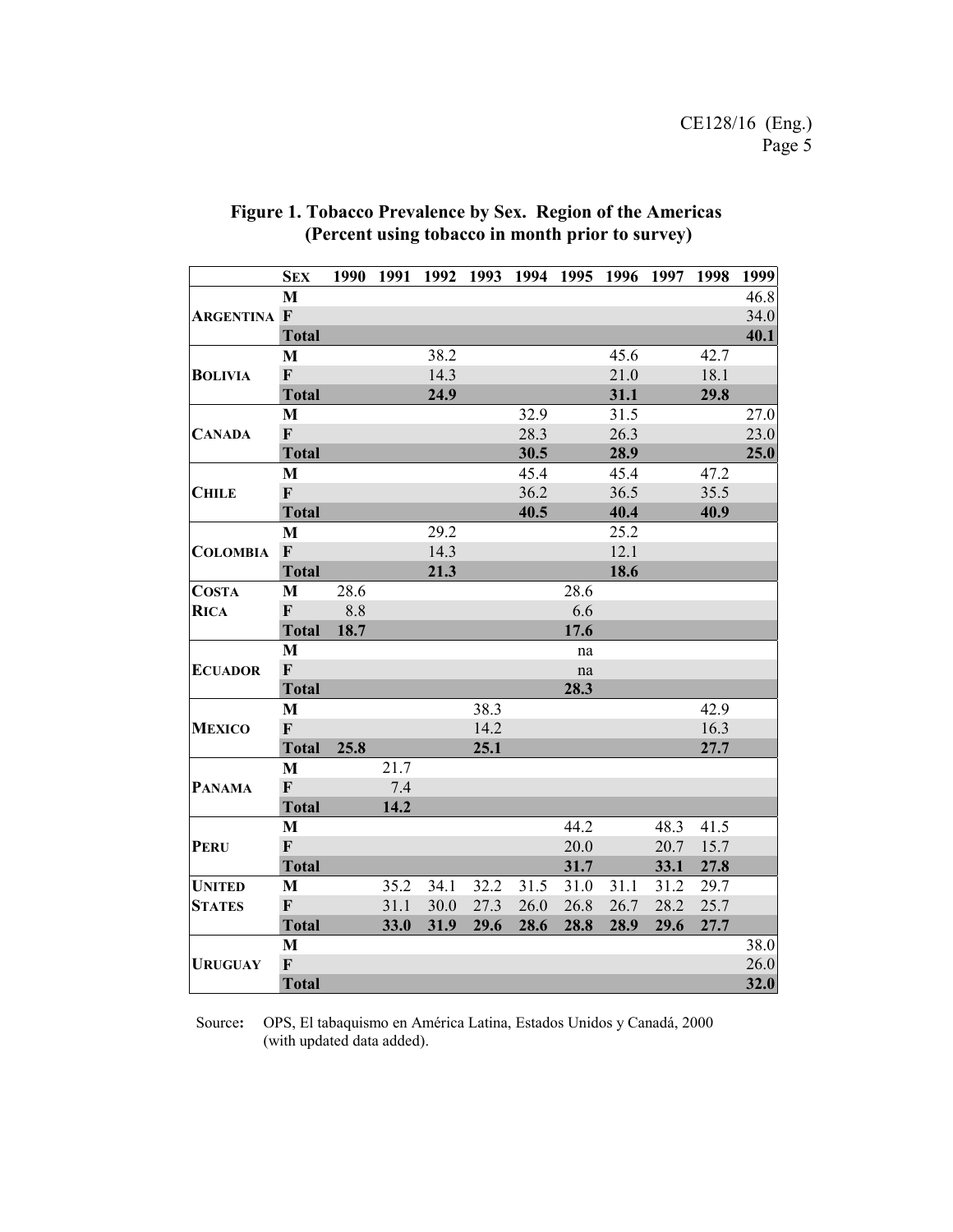$\overline{a}$ 

#### **2.3** *Tobacco Harms Family Health*

Tobacco use affects children and families in various ways. In low-income families, expenditures on tobacco products take money away from food, shelter, and other necessary items. Exposure of spouses and children to second-hand smoke in the home is high. In addition to causing asthma, bronchitis, pneumonia, and ear infections in children, and lung cancer and heart disease in adults, second-hand smoke has an enormous impact on perinatal health. Exposure of the fetus to smoking by or around the mother greatly increases risk of miscarriage, birth complications, low birth weight, and developmental problems. Second-hand smoke is responsible for up to 40% of crib deaths.

#### **2.4** *PAHO's Response Needs to Be Strengthened*

PAHO recognizes the need for strengthened action to support efforts to reduce tobacco use and has increased its ability to support Member States on this issue. The creation of a full-time tobacco post in the Program to supplement the existing substance abuse post, along with increased extrabudgetary funding, has allowed PAHO to support Member States' participation in FCTC meetings, develop new guidelines on surveillance and policy, and provide training in surveillance and policy development. However, as described below, significantly greater resources will be required to adequately support technical cooperation in the months and years ahead.

#### **2.5** *National Responses Leave Room for Improvement*

Although WHO Member States have not yet determined the content of the  $\text{FCTC}^1$ the issues presented in this document are among those that PAHO Member States should consider when examining national responses.

Approximately 25 countries in the Region have attended at least one FCTC meeting, including the first and second sessions of the Intergovernmental Negotiating Body held in October 2000 and May 2001, respectively. However, far fewer countries have formulated a national position on the FCTC or have invested resources to participate in the development of the FCTC.

The lack of success in reducing smoking prevalence over the past decade demonstrates the need for strengthened tobacco control efforts by Member States. The most effective measures to reduce tobacco use, described in detail below, include tobacco tax increases, bans on tobacco promotion, and bans and restrictions on smoking in public

<sup>1</sup> A proposed text for the FCTC based on discussions by Member States has been prepared by the Chairman of the FCTC Intergovernmental Negotiating Body and is available at http://tobacco.who.int\en\fctc/papers/en-text.pdf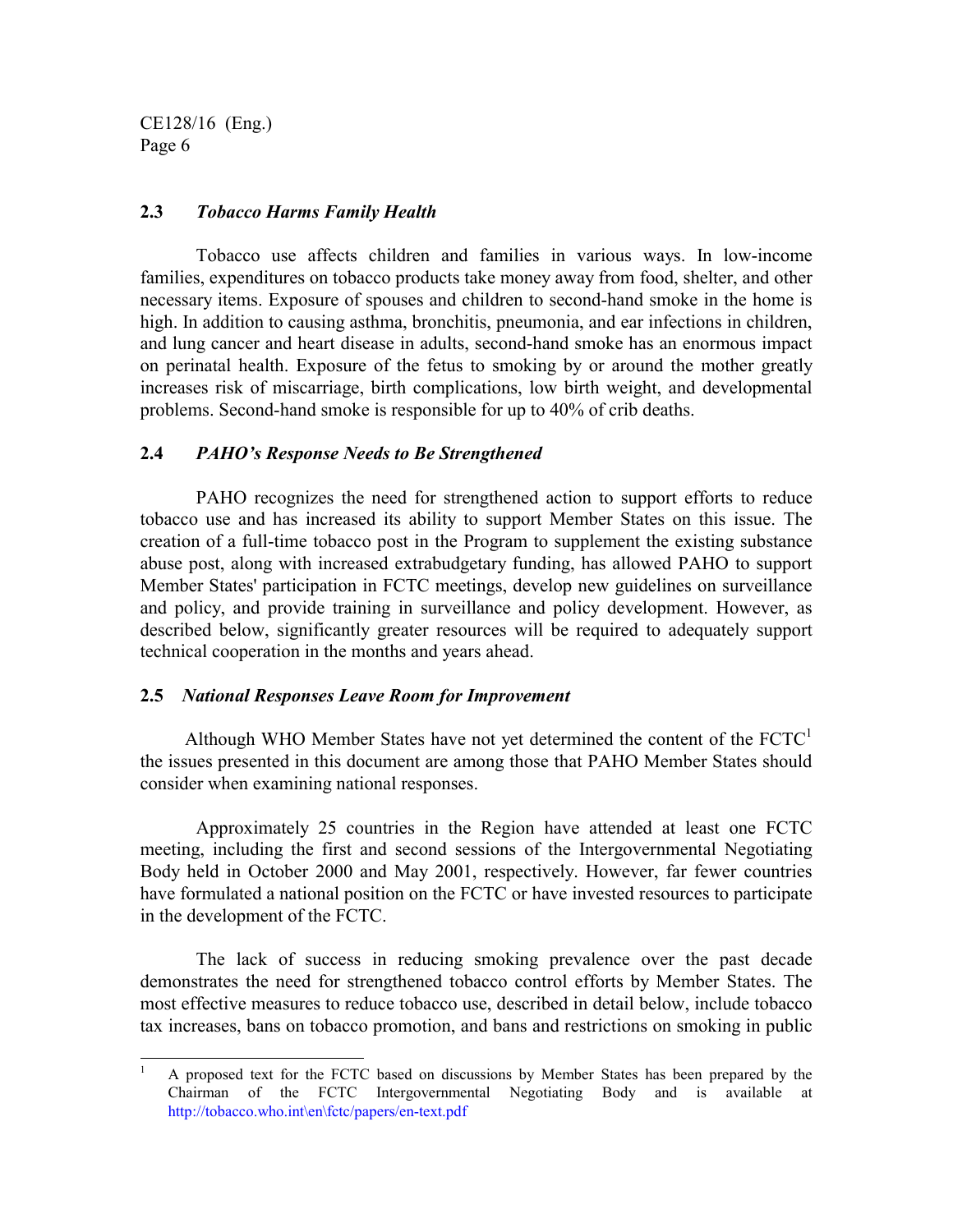places. While a few countries have strengthened their regulatory controls over tobacco promotion and tobacco use, these changes are likely to have minimal impact because they are not sufficiently comprehensive and contain loopholes that compromise their intent.

Brazil has recently passed comprehensive restrictions on tobacco promotion and has implemented tobacco control training for its municipal public health staff. Both of these actions are likely to have a positive impact; however, their effect has not yet been evaluated.

A few countries, including Brazil and Chile, have tobacco tax incidence (the portion of retail price comprised of tax) of 70% or more. However, even in these countries tobacco products are still affordable relative to other consumer goods.

Only Canada and the United States have made significant progress in more than one major type of intervention among those known to be most effective in reducing tobacco use.

For many years, Canada's tobacco taxes were among the highest in the world, resulting in impressive declines in per capita consumption and in youth smoking. Although a significant decrease in tobacco taxes in the mid-1990s slowed these declines, Canada has achieved a 19% reduction in smoking prevalence since 1994 and a 50% reduction since the early 1960s, a notable public health achievement. Further reductions in youth smoking remain a priority.

Canada has accomplished this success through a strategic combination of legislation including restrictions on smoking in various locations, restrictions on tobacco promotion, requirements for graphic, highly conspicuous rotating health warnings covering 50% of the tobacco package, and tobacco taxation policies designed to decrease demand. These policies have been supported through extensive public education and information campaigns. Canada's experience demonstrates that demand for tobacco can be successfully reduced without sudden adjustments to tobacco supply, despite claims by the tobacco industry that jobs and the economy will be adversely impacted.

Several states within the United States have implemented comprehensive tobacco control programs that have produced significant declines in tobacco use and tobaccorelated diseases. Two states (California and Massachusetts) reduced smoking by pregnant women so much that the savings in medical costs offset the costs of the entire tobacco control program. Recent data estimate that California's tobacco control program has prevented more than 33,000 deaths from heart disease over a decade, and about 4,000 lung cancer cases in the year 2000 alone. These experiences demonstrate not only that the benefits of tobacco control are measurable, but that they may be quickly realized.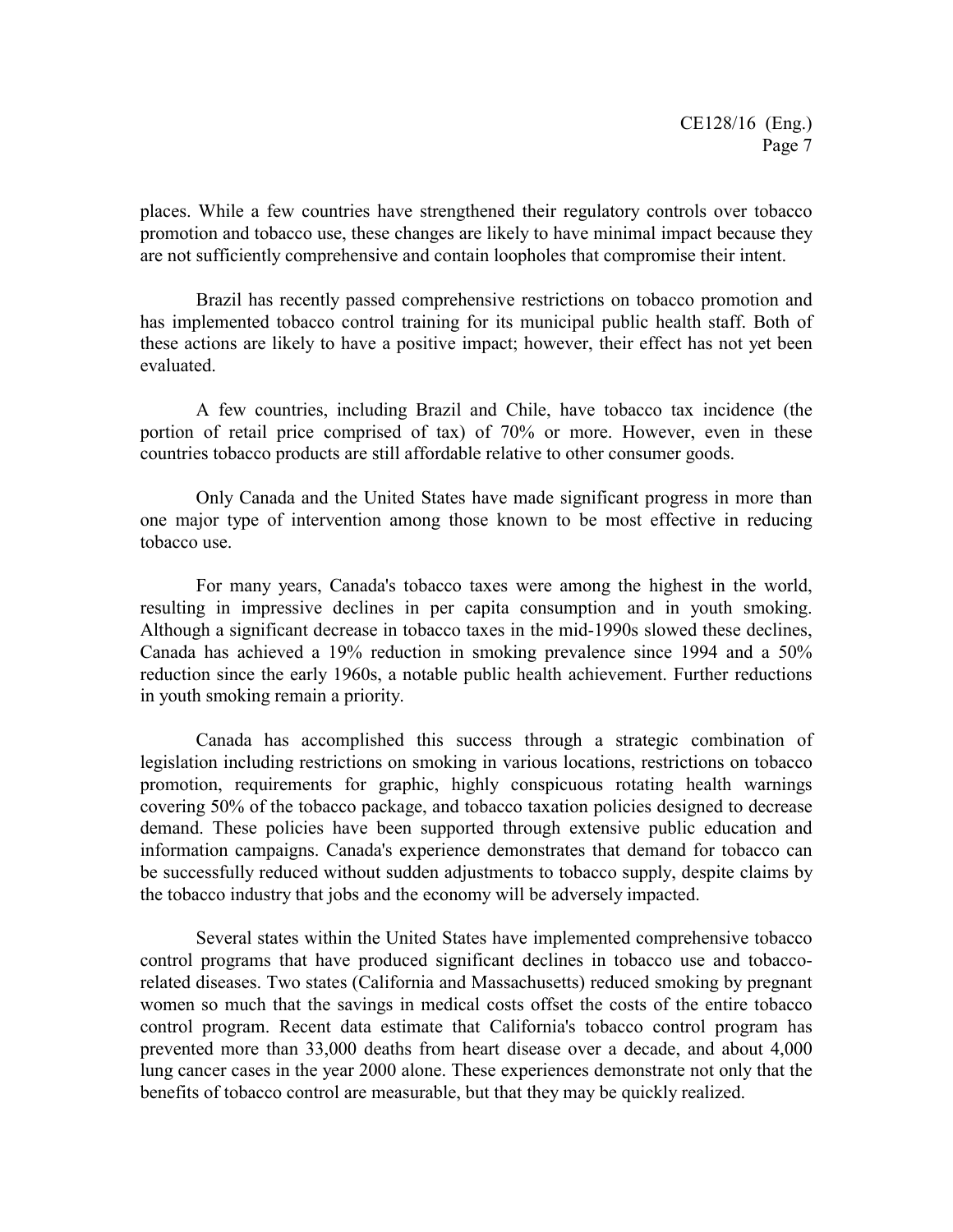#### **3. Evidence-Based Best Practices: Where Should We Go?**

The goals of tobacco control include ensuring that children grow up in an environment free of inducements to smoke, that adults who want to quit smoking are given the support to do so, and that nonsmokers are protected from the harmful effects of involuntary exposure to tobacco smoke. Although these goals are distinct, they are most effectively addressed by the same tobacco control measures.

There is a strong consensus on the most cost-effective measures to reduce tobacco use. Much of the evidence is summarized in the 1999 World Bank report *Curbing the Epidemic: Governments and the Economics of Tobacco Control*. This report concludes that comprehensive policy initiatives, particularly tobacco tax increases, bans on tobacco promotion, and the creation of smoke-free spaces, are the most effective ways to achieve the above goals.

#### **3.1** *Tobacco Taxation*

The single most effective tobacco control measure is tax policy. There is a strong relationship between per capita consumption of tobacco products and real price (for example, see South Africa's experience shown in Figure 2). In developed countries, a 10% increase in the real price of tobacco products will result in a decline in per capita consumption of about 4%. In Latin America and the Caribbean (LAC), consumption would decline by about 8%. In other words, this measure alone would result in an additional 4 million smokers in LAC quitting, and 1 million lives saved. This does not include the impact of deterring potential smokers from smoking or of encouraging smokers to smoke fewer cigarettes.

Taxes are even more effective with low-income groups and youth, who have less disposable income and are much more price-sensitive that the general population. The impact of tax policy on tobacco consumption is unparalleled by any other evaluated measure. At a cost of between US\$ 4–\$34 in most countries in the Region per year of life saved, taxes rank among the most cost-effective measures in public health, comparable with childhood immunization and integrated management of the sick child.

Australia, New Zealand, and the United States have found that the impact of tobacco taxes can be strengthened by using tax revenue to replace tobacco sponsorships with health promotion sponsorships or to fund comprehensive tobacco control measures. Those states in the United States that have implemented tobacco tax-funded tobacco control programs have experienced declines in tobacco use far greater than the national average.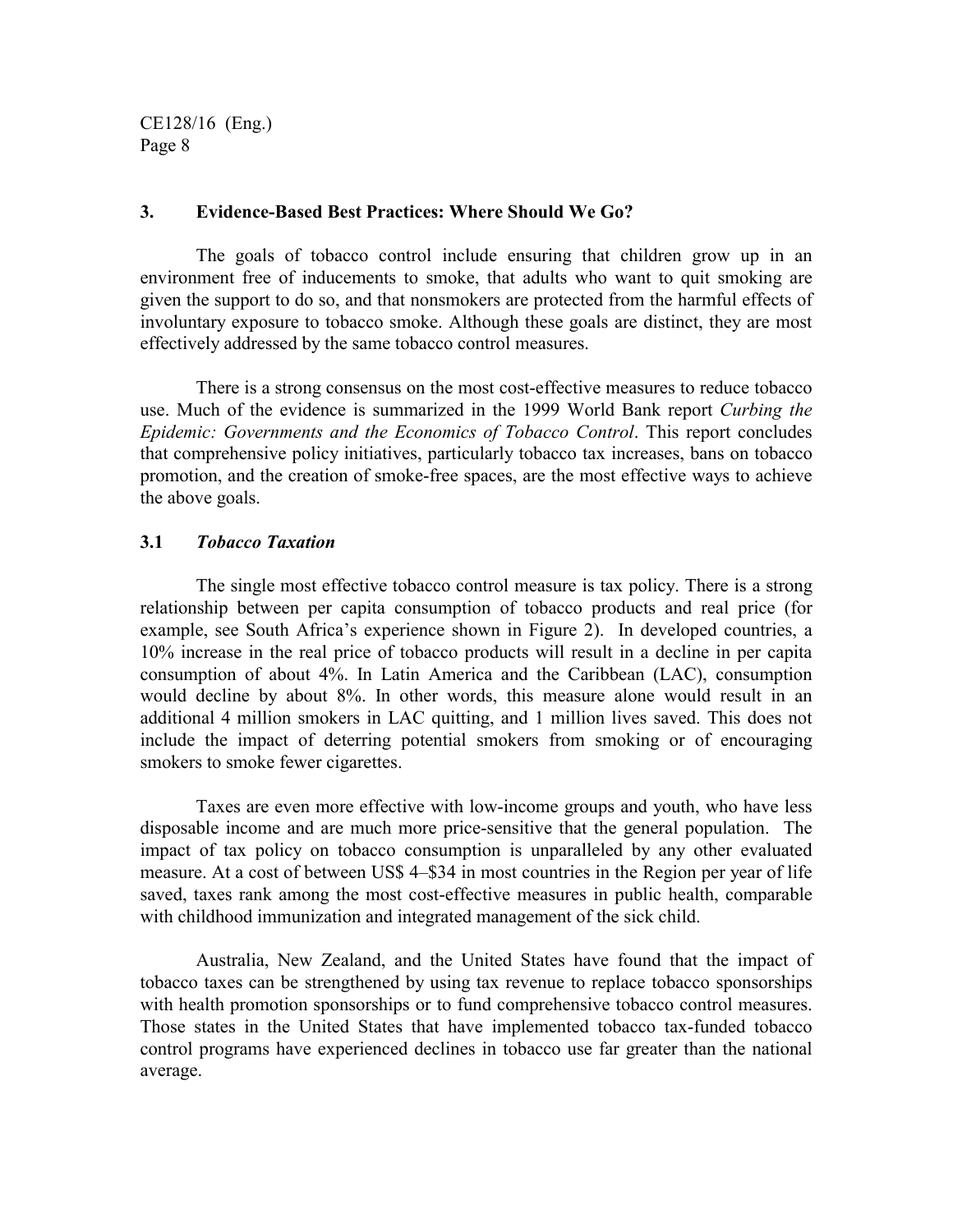

#### **Figure 2. Cigarette Consumption and Real Prices in South Africa, 1970-1989**

Source: World Bank, *Curbing the Epidemic: Governments and the Economics of Tobacco Control*, 1999.

#### **3.2** *Restrictions on Tobacco Promotion*

Tobacco promotion, including direct advertising, advertising of tobacco brand names through event sponsorship, other goods and services, and promotional activities such as giveaways, affect tobacco consumption. Promotion also is a significant factor contributing to smoking initiation. Evidence shows that comprehensive restrictions (bans or near-bans) on tobacco promotion decrease tobacco use. In contrast, partial restrictions on promotion have little or no impact on use.

#### **3.3** *Restrictions on Smoking*

Restrictions on smoking in public and work places reduce both overall smoking prevalence and consumption by smokers who continue to smoke. In addition, smoking restrictions are the most visible manifestations of a society's changing norms with regard to tobacco use. Young people who grow up around smoke-free spaces are more likely to see tobacco use as uncommon and socially unacceptable. If smoking is prohibited in the social settings most important to many adolescents moving into young adulthood, then smoking loses its status as a perceived "rite of passage" into adulthood. For this reason, smoke-free spaces are a central social marketing tool for tobacco control.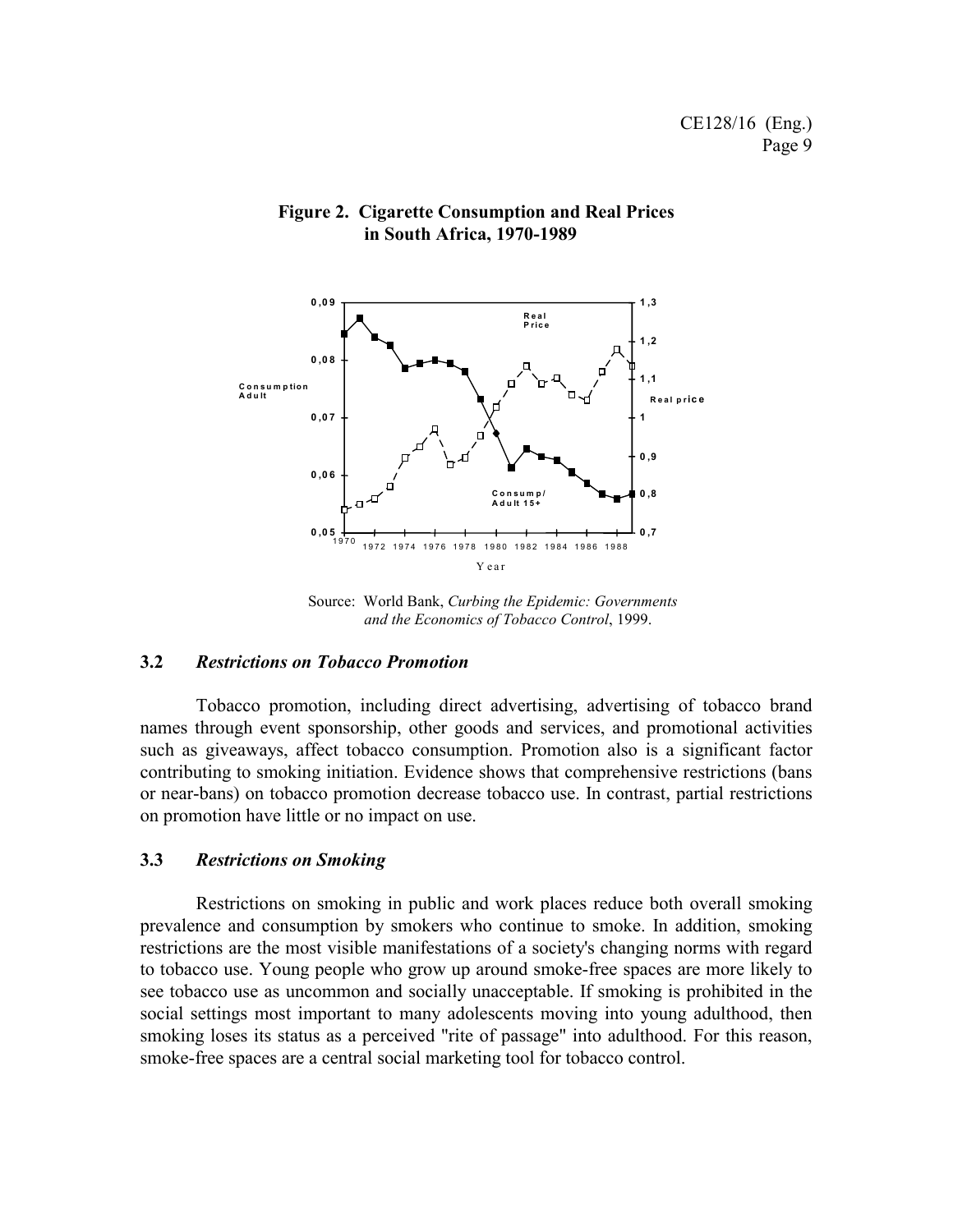#### **3.4** *Other Demand-Reduction Measures*

Consumer information and public education can raise awareness of the health effects of tobacco use and motivate smokers to quit. Strategies include publicizing the findings of new research, mass media campaigns to inform and to change attitudes, and health messages on tobacco packages. Well-funded, sustained mass media campaigns have been used successfully in the United States to support comprehensive tobacco control programs. Health messages on tobacco packages that are clear, large, and conspicuous have motivated cessation attempts in Australia, Canada, and Poland. However, these strategies work best in combination with community-based efforts and within a strong national policy framework.

Direct support for smokers who want to quit smoking is also effective and requires access to affordable behavioral and pharmaceutical treatments for tobacco addiction. The provision of such services, presently limited in our Region, entails the development of health systems that facilitate affordable access to trained health professionals who provide the necessary therapy; cover pharmaceutical treatments under government and private insurance plans; make available without prescription certain pharmaceutical treatments, and provide support for and sponsorship of nonprofit health organizations to provide community-based counseling services.

#### **3.5** *Control of Smuggling*

The initiatives described above aim to reduce demand for tobacco. The only effective intervention aimed at reducing the supply of tobacco is the control of tobacco smuggling because the availability of cheaper, smuggled tobacco products undermines the impact of tobacco taxes on consumption.

Smuggling often is used as an argument as to why governments should not raise tobacco taxes. However, the strongest predictor of smuggling is not tax differentials, but the degree of corruption in a given jurisdiction. Effective methods exist to control smuggling, and governments should consider such controls an integral part of an effective tobacco control program. In addition, since cigarette smugglers often use existing smuggling networks, controls will also help countries reduce smuggling of other goods.

#### **3.6** *Public Health Impact*

A package of non-price tobacco control measures, including most of the above initiatives, could be expected to result in declines in prevalence of between 2% and 10% solely as a result of current smokers quitting. This translates into 2–10 million fewer smokers and 500,000–2 million fewer smoking-related deaths in Latin America and the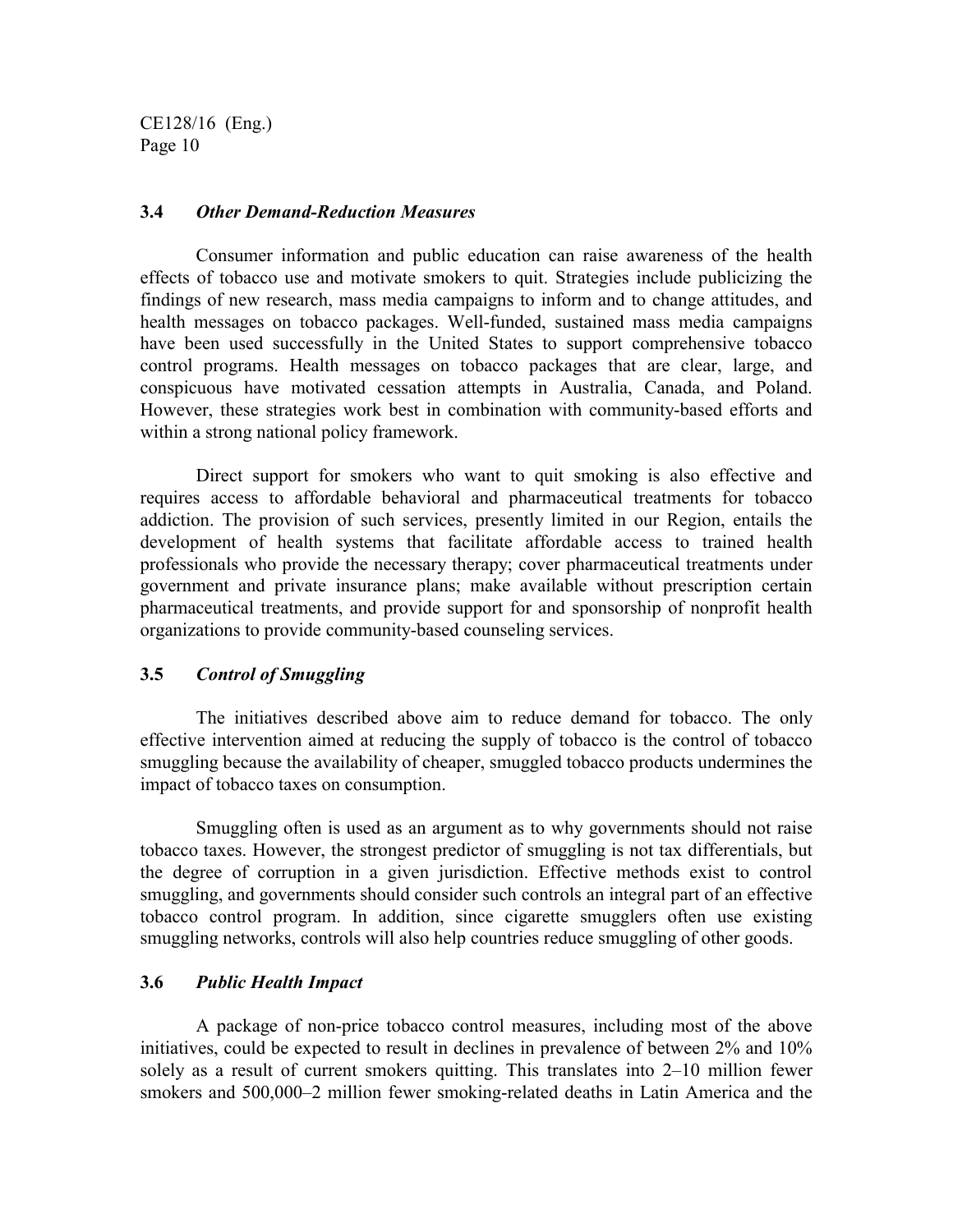Caribbean. Combined with a price increase of just 10%, these measures could prevent a staggering 1.5 to 3 million deaths just by persuading a greater number of current smokers to quit. In reality, more lives would be saved due to fewer potential smokers starting and current smokers cutting down.

#### **3.7** *Economic Impact*

Although the beneficial impact on public health of tobacco control measures should be reason enough to adopt them, many governments have expressed concerns about the impact of reduced tobacco use on the economy. Fortunately, the goals of tobacco control and economic well-being are very compatible.

Numerous studies have shown that the reduction or elimination of tobacco use will have no negative economic impact for the vast majority of countries, and in some cases will be beneficial. When people do not spend money on tobacco, they spend money on other things, most of which impose far fewer costs on society than tobacco.

Brazil, the world's fourth-largest producer of tobacco and its second-largest exporter, has committed to strong action to reduce tobacco use, recognizing that the goals of tobacco control and a healthy economy are compatible.

### **4. Bridging the Gap between Potential and Reality: Proposed Actions**

#### **4.1** *Actions by Member States*

If Member States are to succeed in protecting children from tobacco marketing, helping smokers quit smoking, and protecting nonsmokers, actions must focus on the most effective measures to reduce tobacco use. In order to set achievable priorities, Member States could commit themselves to implementing at least two significant measures. In particular, health impact would be maximized by increasing taxes on tobacco products sufficient to sustain increases in their real price, and by expanding the number of smoke-free spaces, ultimately eliminating smoking from all public places.

As described above, tobacco taxes are the single most effective means of reducing tobacco use, particularly among youth and low-income groups. In addition, tobacco taxes are highly cost-effective and can help finance other tobacco control measures.

Creating smoke-free spaces is highly justified based on the need to protect all nonsmokers, but in particular children and pregnant women, from exposure to harmful second-hand smoke. Smoke-free spaces can be implemented at all jurisdictional levels and can be implemented rapidly or gradually. They send a powerful educational message,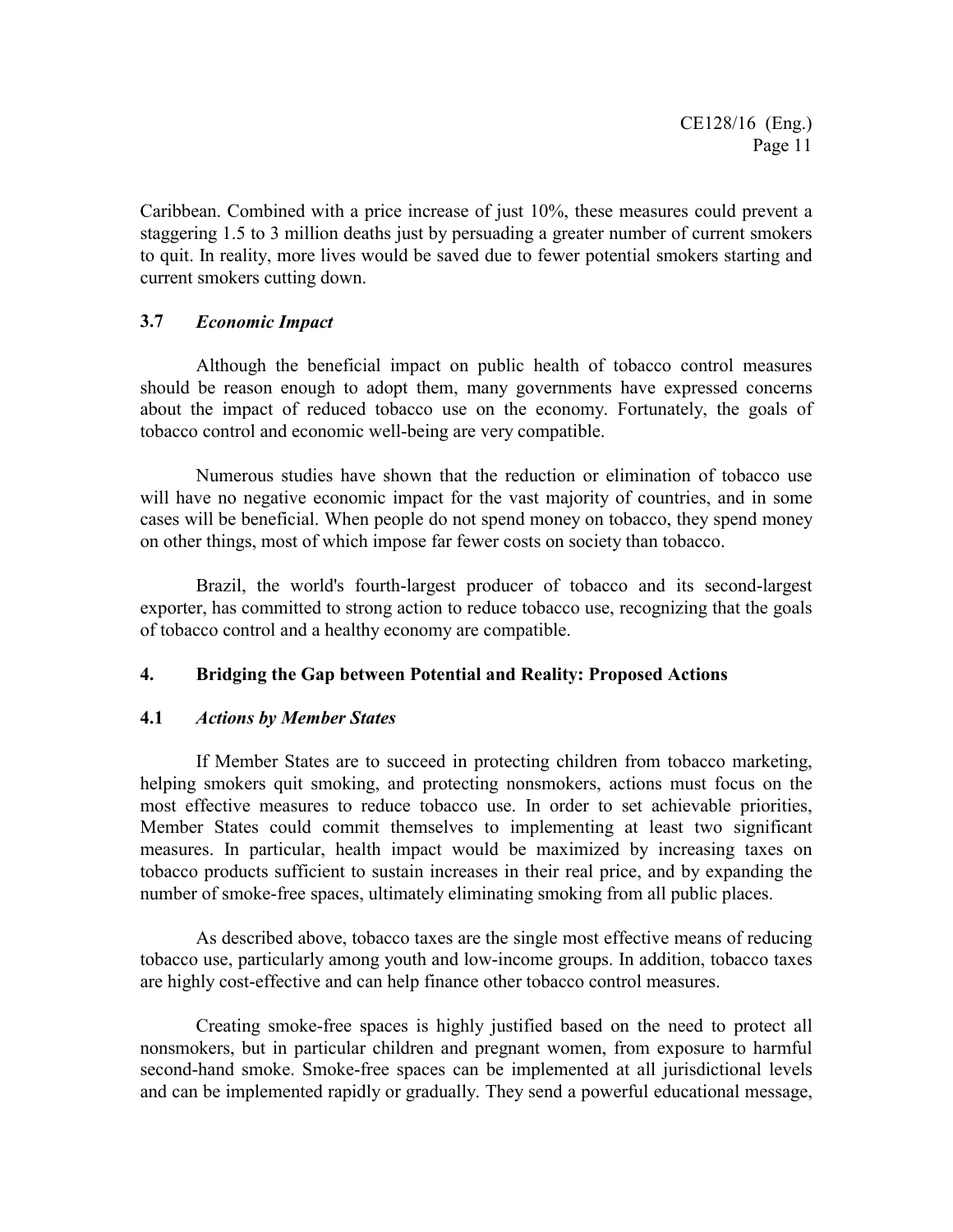provide an activity around which to build community advocacy, and help build support for other tobacco control measures by establishing smoke-free behavior as the norm.

Member States also would benefit from examining their own situations to determine how to prepare for negotiation and implementation of the FCTC. This examination could include an assessment of tobacco use, its health and economic impact, surveillance systems, programmatic and policy responses, and enforcement of laws. This process will allow Member States to set priorities with regard to strengthening efforts in accordance with potential FCTC commitments. Member States may wish to adopt targets not only for the implementation of various tobacco control measures, but for reductions in tobacco use, as well. This can facilitate the development of surveillance systems necessary for measuring progress.

A multisectoral process that involves various government ministries and, potentially, nongovernmental organizations with expertise in tobacco control and surveillance, will facilitate a national consensus. As part of the process, Member States should consider devoting adequate resources for government and nongovernmental national representation at FCTC negotiation meetings.

#### **4.2** *Actions by the Secretariat*

Many of the measures recommended to reduce tobacco use fall outside of traditional public health experience. In addition, attempts to reduce tobacco use will face opposition unique among public health initiatives. For these reasons, the Secretariat recognizes the need for increased and specialized technical cooperation that meets the goals of:

- building capacity to implement cost-effective initiatives (building of evidence, human resources, social participation, and infrastructure for implementation);
- promoting multisectoral processes to support an effective policy framework for action (facilitating cross-agency coordination within the UN system, targeting strategies and information to non-health and nongovernmental sectors as well as traditional stakeholders);
- positioning tobacco control as a key component of the health sector reform process (expanding cross-divisional collaboration in the Secretariat and facilitating similar multi-departmental collaboration within ministries of health).

Technical cooperation activities could include support for economic and health research related to the issues raised in this document, training to support the development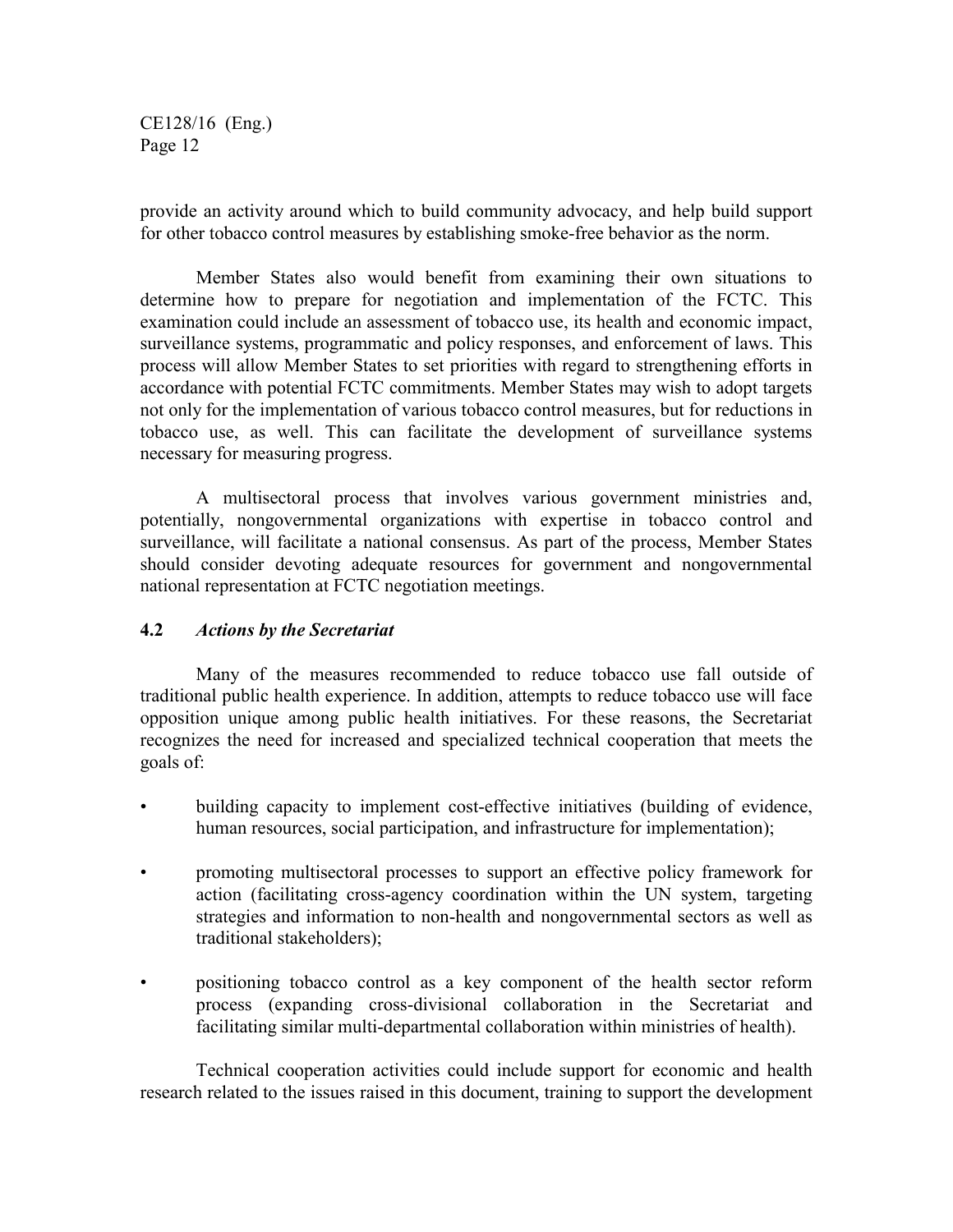of policies and surveillance systems, development of legislative guidelines, and convening of regional meetings to discuss the FCTC and related issues.

#### **5. Financial Implications**

Although tobacco control policies will save money in the medium and long term, initial investments will be needed to build effective, sustainable programs. By supporting research, surveillance, consultation, and enforcement, these investments can generate a positive environment for tobacco control and change norms regarding tobacco use.

Successful tobacco control programs in the United States cost between \$6 and \$10 per capita annually. While it is unlikely that developing countries would need to spend these sums in order to have an impact, it is nonetheless important for Member States to assess the minimum resource needs in their specific circumstances to have a significant impact on tobacco use.

The Secretariat will also require greatly expanded human and financial resources if it is to meet the increased demand for technical cooperation anticipated with increased action by Member States. Currently, the Secretariat commits approximately \$225,000 biennially in operational allotments to the tobacco control program. Additional over-theceiling resources of approximately \$150,000 have been provided in the past year or so to support FCTC-related activities and other initiatives.

Given the current environment of intense competition for funding for international tobacco control, a concerted effort by the Secretariat and Member States will be required to seek extrabudgetary funds to support technical cooperation. In order to adequately support training, research, and other needs in 2001 and beyond, the Secretariat anticipates the need for, at minimum, an additional \$500,000 annually.

### **6. Key Issues for Deliberation**

In August 2000, WHO released a report detailing a comprehensive, sophisticated and secretive strategy by tobacco companies to undermine efforts by WHO and other UN agencies to address tobacco use. $<sup>2</sup>$  The report concludes that the tobacco companies can be</sup> expected to use both overt and covert methods to undermine development of the FCTC, and recommends the implementation of countermeasures to discourage the tobacco industry's efforts.

 $\overline{2}$ <sup>2</sup> *Report of the Committee of Experts on Tobacco Industry Documents and Company Strategies to Undermine Tobacco Control Activities at the World Health Organization*: http://tobacco.who.int.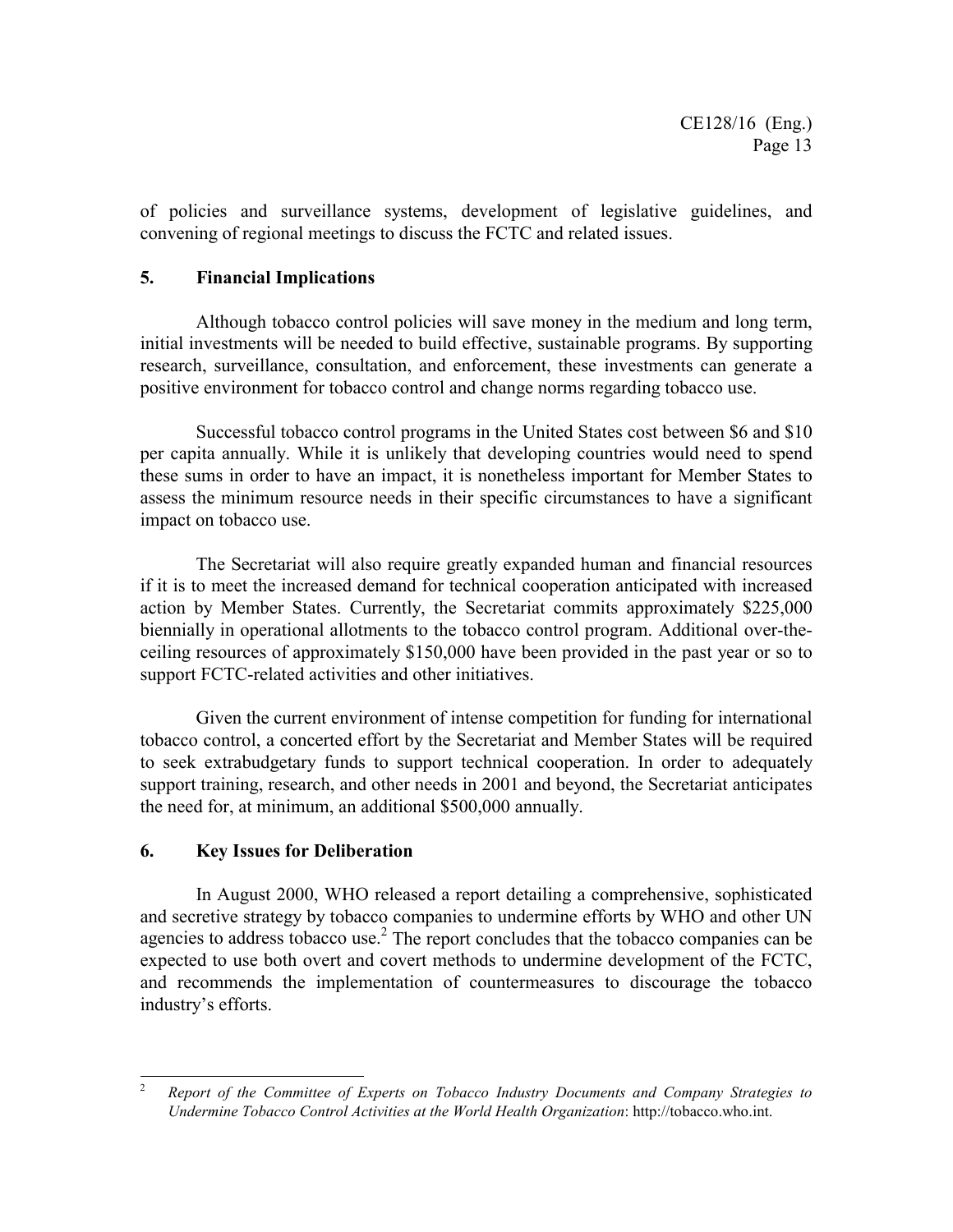PAHO conducted a follow-up investigation that found no evidence that the tobacco companies were successful in influencing PAHO's work, but confirmed that a consultant allegedly paid by a tobacco company also served as a member of a PAHO committee. The Secretariat has committed to implementing key recommendations of the WHO report to prevent such conflicts of interest and minimize potential influence in the future.

An examination by Member States of how to minimize tobacco industry influence on their decision-making processes will help them counter opposition to the FCTC and to domestic tobacco control efforts.

#### **6.1** *Countering Opposition from Tobacco Companies and Their Allies*

Member States that attempt to implement effective tobacco control initiatives will face opposition on a variety of fronts from tobacco companies and their allies. However, numerous Member States and other countries around the world have successfully overcome tobacco industry opposition to protect public health. A key factor in success is the ability to respond to the arguments against effective tobacco control measures.

Member States will hear economic arguments against tobacco control. However, most of these will be based on tobacco industry estimates. Do Member States consider it a priority to support health-related economic studies that are independent of the tobacco industry? How can this research be better developed to counter industry arguments?

The concerns of tobacco farmers about potential damage to their livelihood from reduced tobacco use may be valid in the longer term, if not in the short term. These concerns, distinct from those of tobacco companies, are not incompatible with tobacco control. How can Member States incorporate the public health perspective into strategies to address the concerns of tobacco farmers? Have Member States considered using tobacco tax revenue to compensate farmers for losses or to assist them in developing alternative livelihoods?

Hospitality associations, often created by and usually funded by tobacco companies, have initiated strong opposition on economic grounds to smoking bans in bars and restaurants. However, evaluations of sales receipts before and after smoking bans in these sectors have consistently found that business is not harmed, and often improves, following a smoking ban. Many bar and restaurant owners who opposed smoking bans have since publicly indicated that the ban has not affected sales receipts and that they were misled by tobacco companies.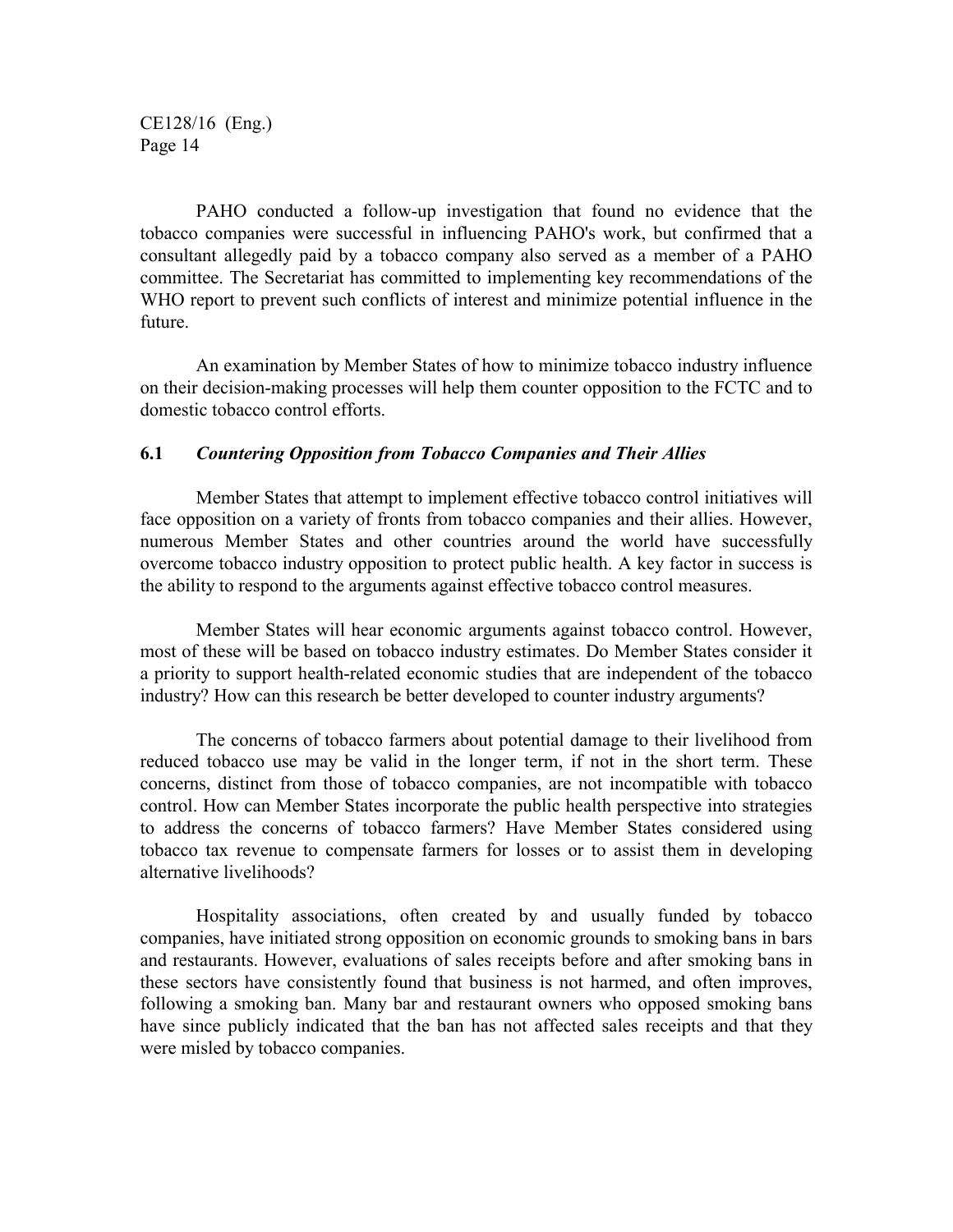How can Member States involve community and public health organizations to mobilize public support for smoke-free public places? What role can the tourism industry play in supporting smoke-free policies? What research can Member States engage in to support these efforts (e.g. support for pilot studies on smoke-free communities and studies on exposure levels of workers, children, and pregnant women)?

Opposition may rest on arguments that the measures recommended in this document are ineffective, and that the focus should be on educational programs, potentially with financial support by tobacco companies. The evidence for the policy measures described here is strong and clear. Educational programs implemented as part of a comprehensive strategy can support tobacco control efforts, but they are ineffective on their own. Programs funded by tobacco companies have been shown to not be effective at all. What safeguards exist in Member States to prevent the undue influence of tobacco companies on educational strategies and other government policies?

For all of the obstacles described above, the process of consultation and implementation is critical. Policies that are well designed, enjoy public support and awareness, and are pragmatically implemented, are much easier to enforce. What improvements to surveillance and evaluation systems are needed to measure the impact of interventions? What are the Member States' priorities for a national research and evaluation agenda? How can the media be used to raise public awareness of the need for strong tobacco control policies?

#### **6.2** *Creating Support for Policy Priorities*

Member States need to choose among the most effective interventions to determine which are feasible and how to create the environment to support them. Effective interventions will require either a significant investment of resources or strong political action and, ideally, will require both.

How can Member States mobilize political will behind effective policies? What implementation strategies are needed for these policies? How can resources be mobilized for enforcement of laws and policies?

#### **6.3** *Engagement of Other Public Sectors*

Many effective tobacco control measures lie outside of the jurisdiction of the Region's ministries of health. Even when public health evidence supports these measures, other sectors may be reluctant to take action because they perceive that the ministry of health does not have the expertise to advise on issues outside of its area of responsibility.